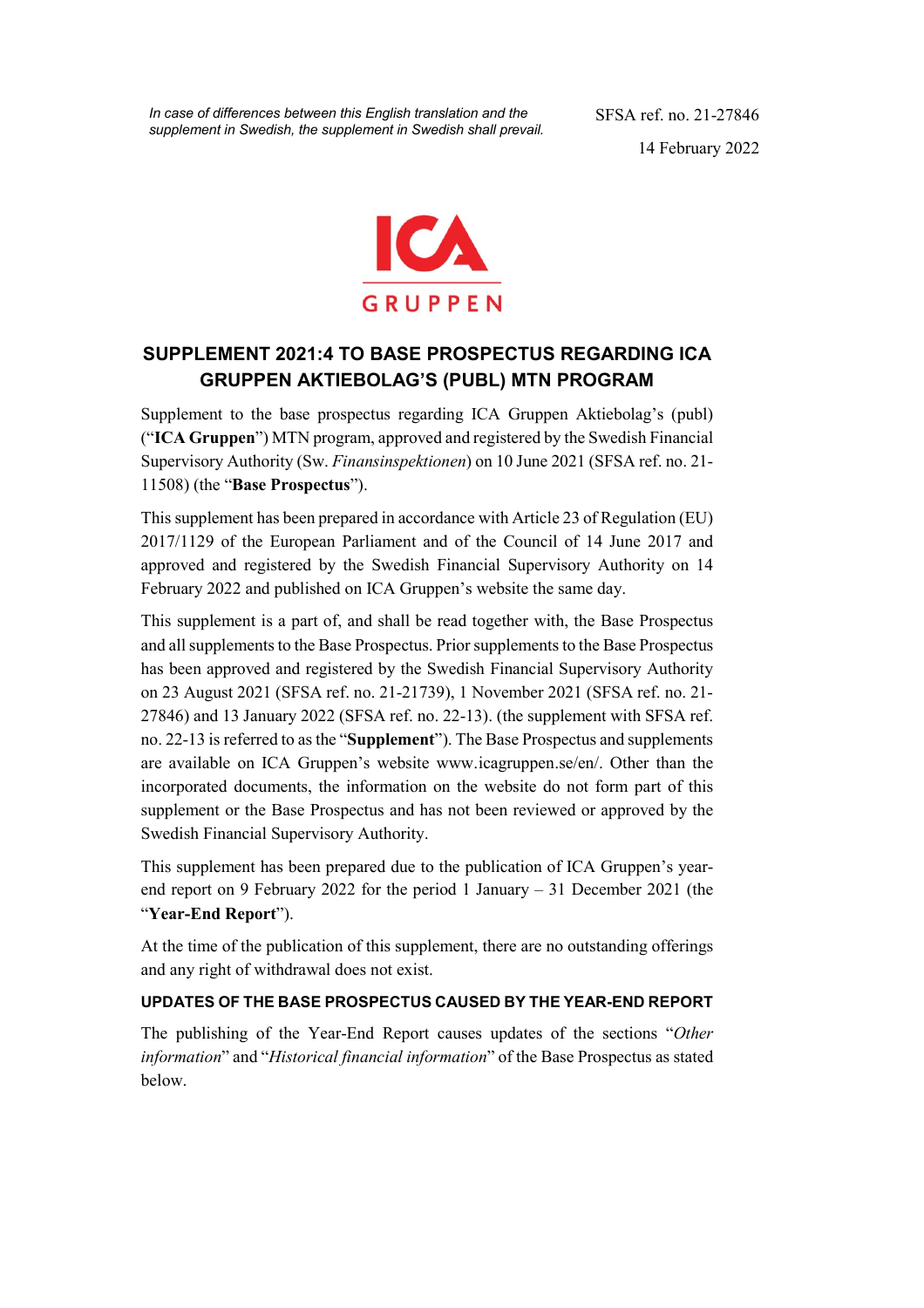#### **Other information**

The sub-section "*Recent events and significant changes*" on page 49 of the Base Prospectus has been updated in accordance with the Supplement. The last paragraph in Appendix 3 to the Supplement has the following wording: $3$ 

*"Other than as mention above, no recent events have occurred that are specific to the Company and that are, to a significant extent, relevant for the assessment of the Company's solvency. No material adverse change in the future prospects of the Company has occurred since the date of the publication of the Company's audited financial report of 2020 and no material adverse change has occurred in regards to the financial position and financial result of the Group since the end of the financial period 1 January – 30 September 2021 for which the Group has published the consolidated and unaudited interim report."* 

This sub-section and the sub-section "*Documents available for inspection*" on page 51 of the Base Prospectus are updated and replaced in their entirety as set forth in Appendix 1.

## **Historical financial information**

The sub-sections "*Historical financial information*", "*Accounting principles*", "*Auditing of the annual historical financial information*" on page 52 of the Base Prospectus and "*Documents incorporated by reference*" on pages 52-54 are updated replaced in their entirety as set forth in Appendix 2.

-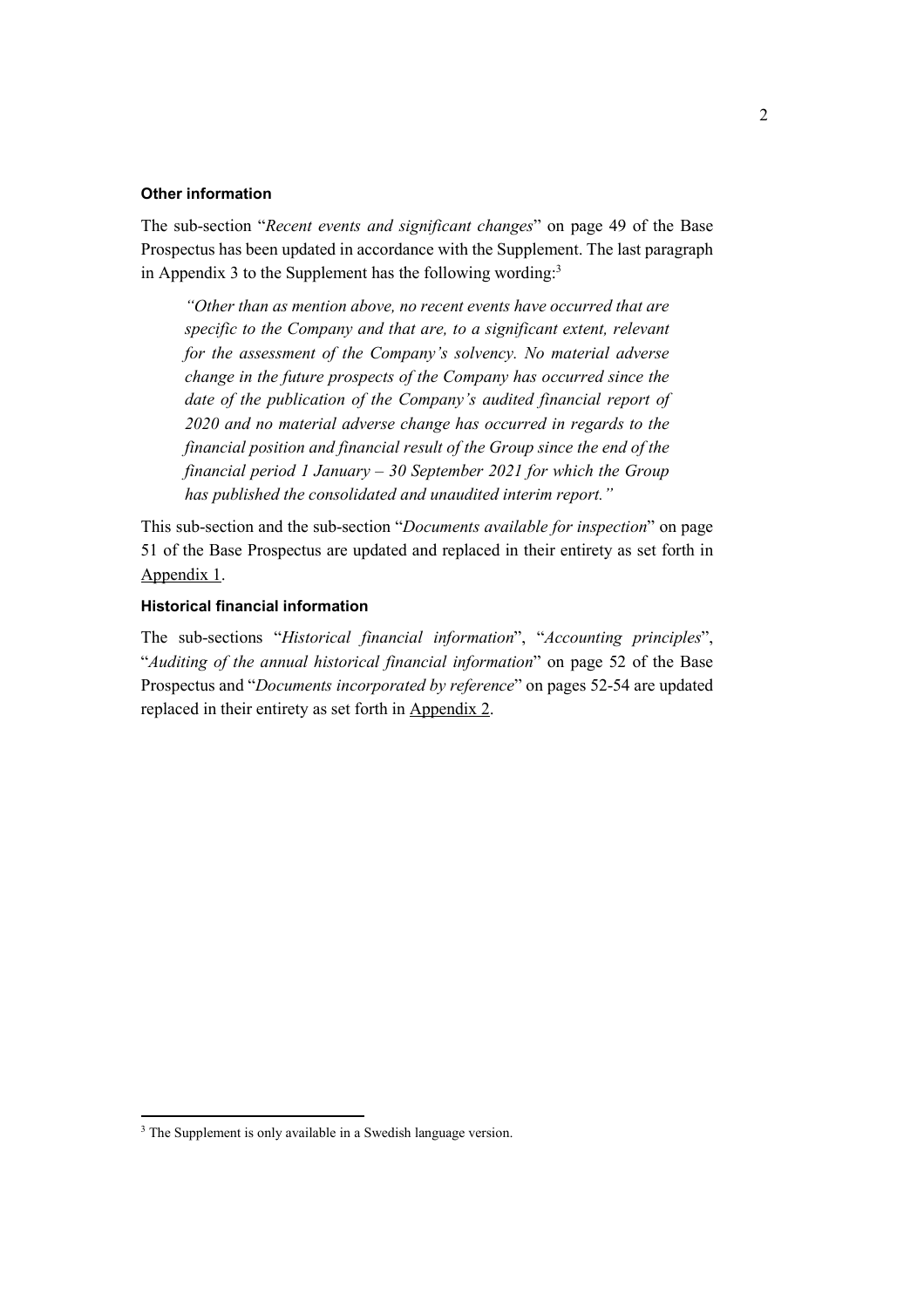#### **APPENDIX 1**

-

#### **RECENT EVENTS AND SIGNIFICANT CHANGES**

Other than as mention above, no recent events have occurred that are specific to the Company and that are, to a significant extent, relevant for the assessment of the Company's solvency. No material adverse change in the future prospects of the Company has occurred since the date of the publication of the Company's audited financial report of 2020 and no material adverse change has occurred in regards to the financial position and financial result of the Group since the end of the financial period 1 January – 31 December 2021 for which the Group has published the consolidated and unaudited year-end report.

 $\mathcal{L}_\text{max}$ 

## **DOCUMENTS AVAILABLE FOR INSPECTION**

Copies of the following documents are available in paper upon request at the Company's head office at Kolonnvägen 20, SE-169 71 Solna, Sweden, on weekdays during the Company's regular office hours and electronically on the Company's website www.icagruppen.se/en/ throughout the period of validity of the Base Prospectus.

- The Company's certificate of incorporation and articles of association;
- The Group's consolidated and audited annual reports and audit reports for the financial years 2019 and 2020;
- The Group's consolidated and unaudited year-end report for the period 1 January – 31 December 2021;
- The Company's subsidiaries audited annual reports and audit reports for the financial years 2019 and 2020 (where applicable);<sup>4</sup>
- This Base Prospectus, including any supplements to the Base Prospectus, as well as Final Terms issued under this Base Prospectus;
- The Company's base prospectus dated 13 June 2018;
- The Company's base prospectus dated 13 June 2019;
- The Company's base prospectus dated 11 June 2020;
- The Company's general terms dated 31 May 2017;
- The Company's final terms for loan 111 dated 25 February 2019;
- The Company's final terms for loan 112 dated 25 February 2019;
- The Company's final terms for loan 113 dated 19 February 2020;
- The Company's final terms for loan 114 dated 19 February 2020;
- The Company's final terms for loan 115 dated 18 March 2021; and
- The Company's final terms for loan 116 dated 18 March 2021.

<sup>4</sup> These documents will not be available electronically. The documents will only be available at the Company's head office to the extent that each company has published an annual report for the respective period.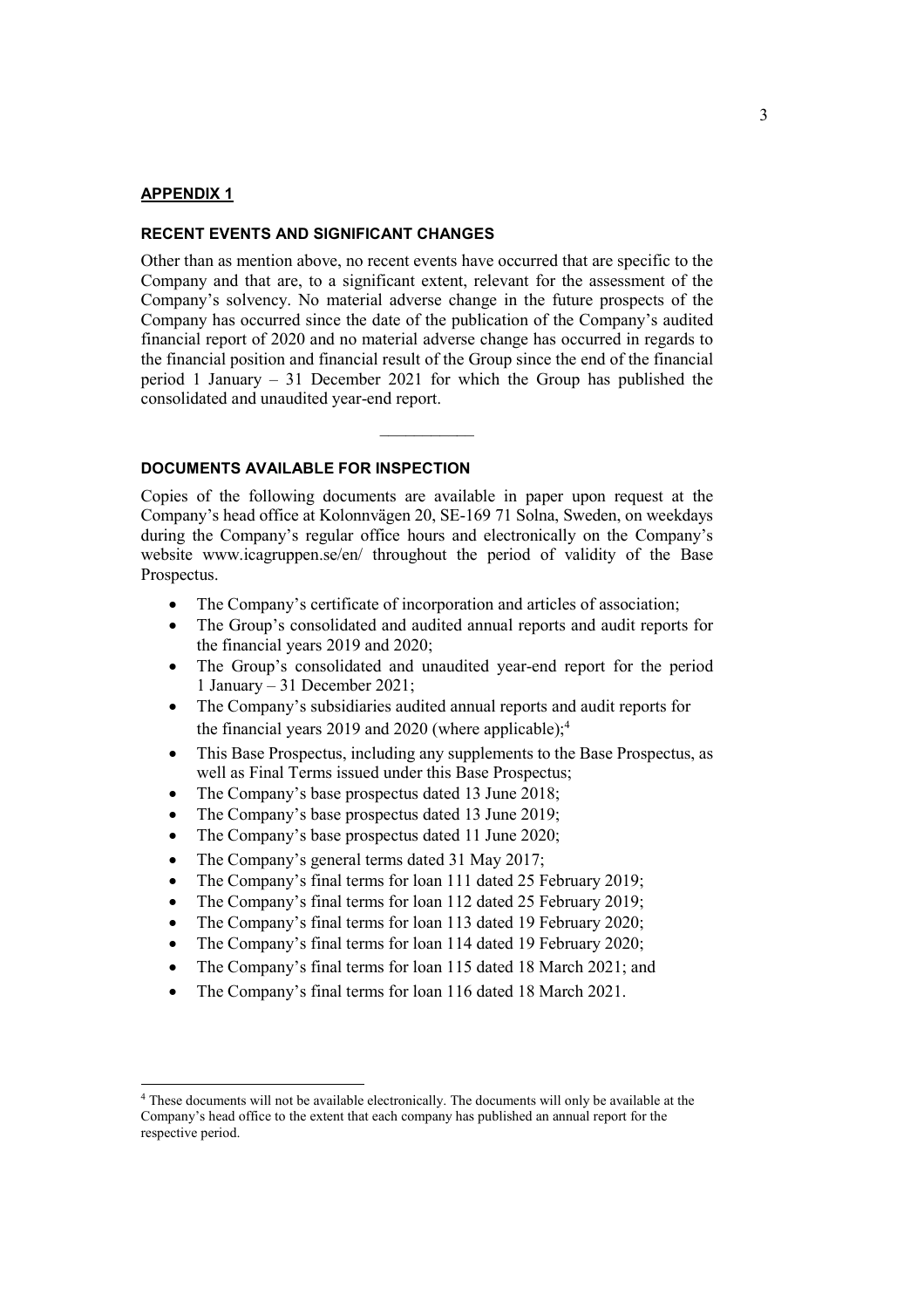#### **APPENDIX 2**

#### **HISTORICAL FINANCIAL INFORMATION**

The Group's consolidated and audited annual reports for the financial years 2019 and 2020 which have previously been published and submitted to the Swedish Financial Supervisory Authority in conjunction with the application for approval of the Base Prospectus and the Group's consolidated and unaudited year-end report for the period 1 January – 31 December 2021, which have previously been published and submitted to the Swedish Financial Supervisory Authority in conjunction with the application for approval of this supplement dated 14 February 2022 (SFSA ref. no. 22-3708), are incorporated by reference pursuant to article 19 of the Prospectus Regulation, and are to be read as part of the Base Prospectus. Sections of ICA Gruppen's financial reports that are not incorporated by reference do not form part of this Base Prospectus.

## **ACCOUNTING PRINCIPLES**

The Group's consolidated and audited annual reports for 2019 and 2020 have been prepared in accordance with International Financial Reporting Standards (IFRS) and the interpretations provided by the International Financial Reporting Interpretations Committee (IFRIC) as adopted by the EU. Furthermore, the Group also applies the Swedish Financial Reporting Board's recommendation RFR 1, Supplementary Accounting Rules for Groups. The recommendation stipulates supplementary standards based on provisions in the Annual Accounts Act (1995:1554) (Sw. *årsredovisningslag (1995:1554)*). The Group's consolidated and unaudited year-end report for the period 1 January – 31 December 2021, has been prepared in accordance with IAS 34 Interim Financial Reporting.

#### **AUDITING OF THE ANNUAL HISTORICAL FINANCIAL INFORMATION**

The Group's consolidated annual report and the Company's audited annual report for 2019 and 2020 have been audited by authorized public accountant Helena Arvidsson Älgne. The Group's consolidated and unaudited year-end report for the period 1 January – 31 December 2021, has not been reviewed by the Company's auditor. The auditing of the annual reports was conducted in accordance with generally accepted auditing standards in Sweden and the audit reports were submitted without any remarks.

Other than the auditing of the Group's financial reports, the Company's auditor has not audited or reviewed any parts of this Base Prospectus.

## **DOCUMENTS INCORPORATED BY REFERENCE**

The following documents have, but only with respect to the sections listed in the below subsection *Place for certain sections incorporated by reference*, been incorporated into the Base Prospectus by reference. The parts of the documents listed below which have not been incorporated by reference into this Base Prospectus are either not relevant for investors or corresponding information is given to the investors in other parts of this Base Prospectus.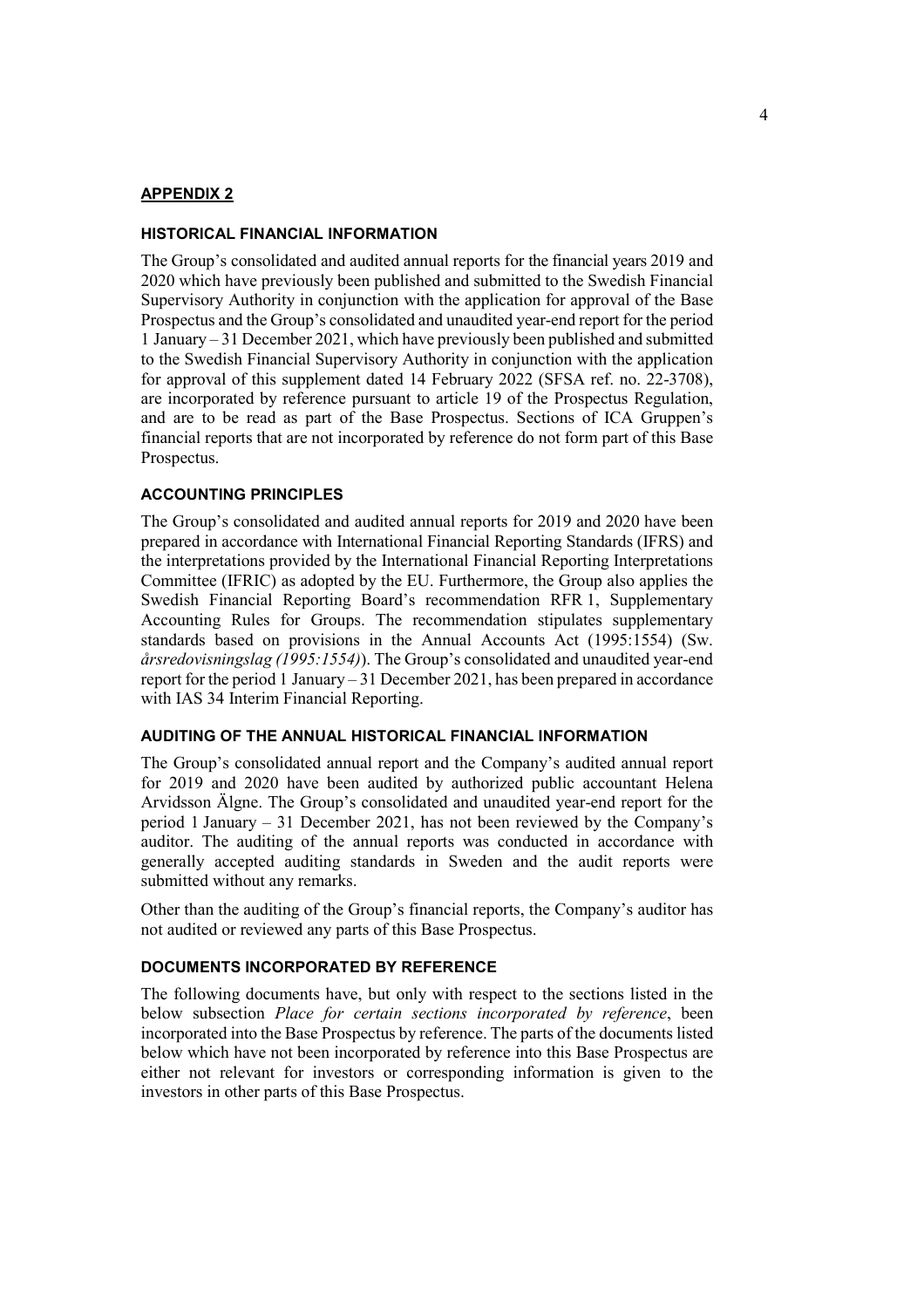- The Group's consolidated annual reports and auditors' reports for financial years 2019 and 2020;
- The Group's consolidated and unaudited year-end report for the period 1 January – 31 December 2021;
- The Company's base prospectus dated 13 June 2018;
- The Company's base prospectus dated 13 June 2019; and
- The Company's base prospectus dated 11 June 2020.

The abovementioned annual reports and year-end report are available electronically on the Company's website, www.icagruppen.se/en/ (www.icagruppen.se/en/investors/#!/reports-and-presentations).

The Company's previous base prospectuses are available electronically on the Company's website www.icagruppen.se/en/ (www.icagruppen.se/en/investors/#!/credit-market).

#### **Place for certain sections incorporated by reference**

| The Group's consolidated annual report 2020   | Page        |
|-----------------------------------------------|-------------|
| Statement of income for the Group             | 74          |
| Statement of financial position for the Group | $75 - 76$   |
| Statement of changes in equity                | 77          |
| Statement of cash flows for the Group         | 78          |
| Accounting principles                         | $79 - 81$   |
| <b>Notes</b>                                  | 79-98       |
| Auditor's report                              | $110 - 111$ |

| The Group's consolidated annual report 2019   | Page        |
|-----------------------------------------------|-------------|
| 78<br>Statement of income for the Group       |             |
| Statement of financial position for the Group | $79 - 80$   |
| 81<br>Statement of changes in equity          |             |
| 82<br>Statement of cash flows for the Group   |             |
| Accounting principles                         | $83 - 86$   |
| <b>Notes</b>                                  | $83 - 105$  |
| Auditor's report                              | $117 - 118$ |

| Year-end report for the period 1 January $-31$ December 2021 |    |
|--------------------------------------------------------------|----|
| Statement of income for the Group                            | 24 |
| Statement of financial position for the Group                | 25 |
| Statement of changes in equity                               | 27 |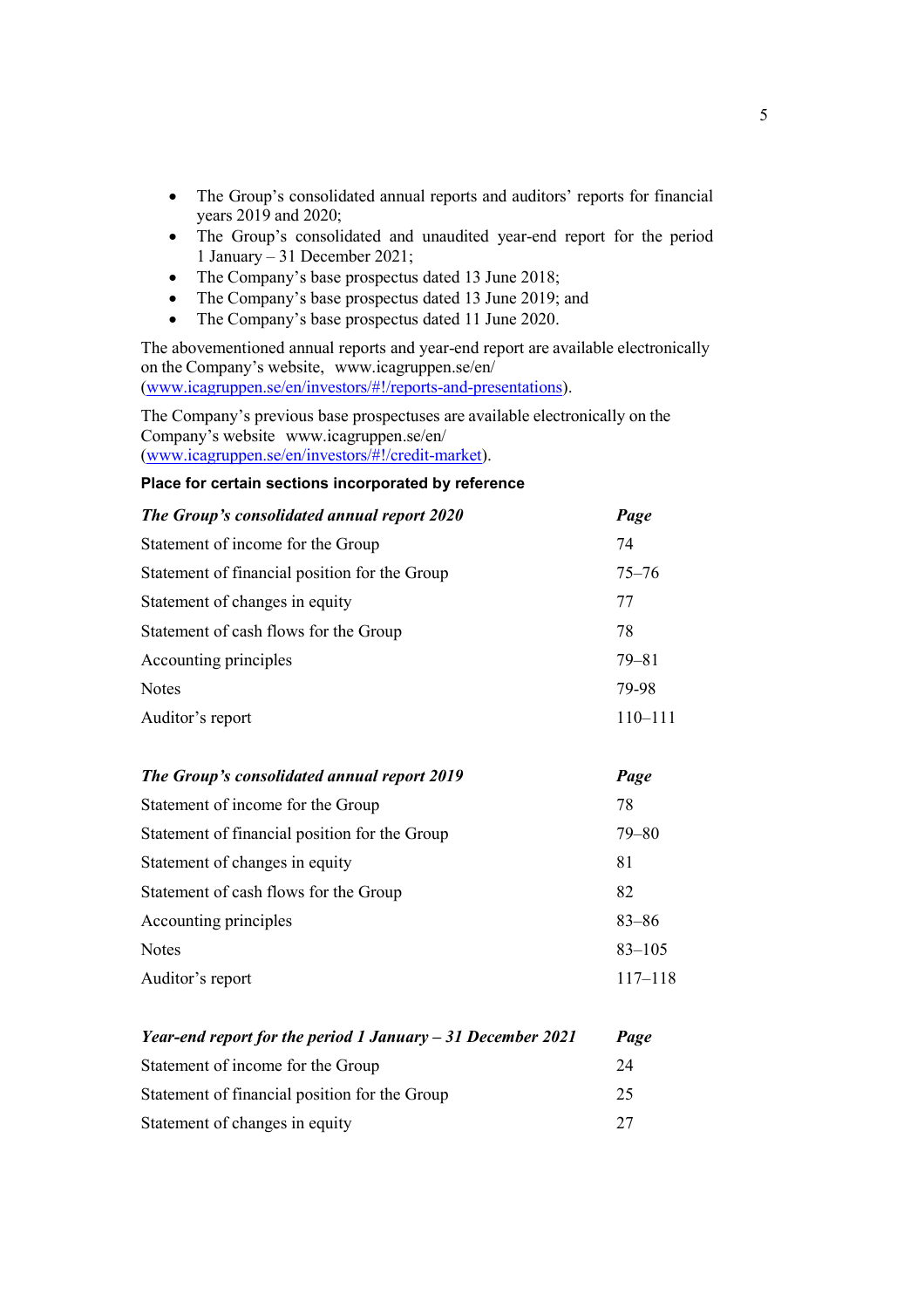| Statement of cash flows for the Group     | 26        |
|-------------------------------------------|-----------|
| Accounting principles                     | 28        |
| <b>Notes</b>                              | 28-33     |
|                                           |           |
| <b>Base prospectus dated 13 June 2018</b> | Page      |
| General terms                             | $29 - 41$ |
| Template for final terms                  | $42 - 45$ |

Solely with the purpose to issue additional tranches under the loans stated below issued under the Company's general terms dated 31 May 2017, the general terms dated 31 May 2017, and published in the Company's base prospectus dated 13 June 2018, as well as the final terms for such loans, are incorporated by reference:

| Loan | Redemption date | <b>ISIN</b>  |
|------|-----------------|--------------|
| 111  | 4 March 2022    | SE0011643170 |
| 112  | 4 March 2022    | SE0011643188 |

| <b>Base prospectus dated 13 June 2019</b> | Page      |
|-------------------------------------------|-----------|
| General terms                             | $31 - 43$ |
| Template for final terms                  | 44–47     |

Solely with the purpose to issue additional tranches under the loans stated below issued under the Company's general terms dated 31 May 2017, the general terms dated 31 May 2017, and published in the Company's base prospectus dated 13 June 2019, as well as the final terms for such loans, are incorporated by reference:

| Loan | Redemption date  | ISIN         |
|------|------------------|--------------|
| 113  | 28 February 2023 | SE0012676732 |
| 114  | 28 February 2025 | SE0012676740 |

| <b>Base prospectus dated 11 June 2020</b> |           |
|-------------------------------------------|-----------|
| General terms                             | $20 - 32$ |
| Template for final terms                  | $33 - 36$ |

Solely with the purpose to issue additional tranches under the loans stated below issued under the Company's general terms dated 31 May 2017, the general terms dated 31 May 2017, and published in the Company's base prospectus dated 11 June 2020, as well as the final terms for such loans, are incorporated by reference:

| Loan | Redemption date | ISIN         |
|------|-----------------|--------------|
| 115  | 25 March 2024   | SE0013882909 |